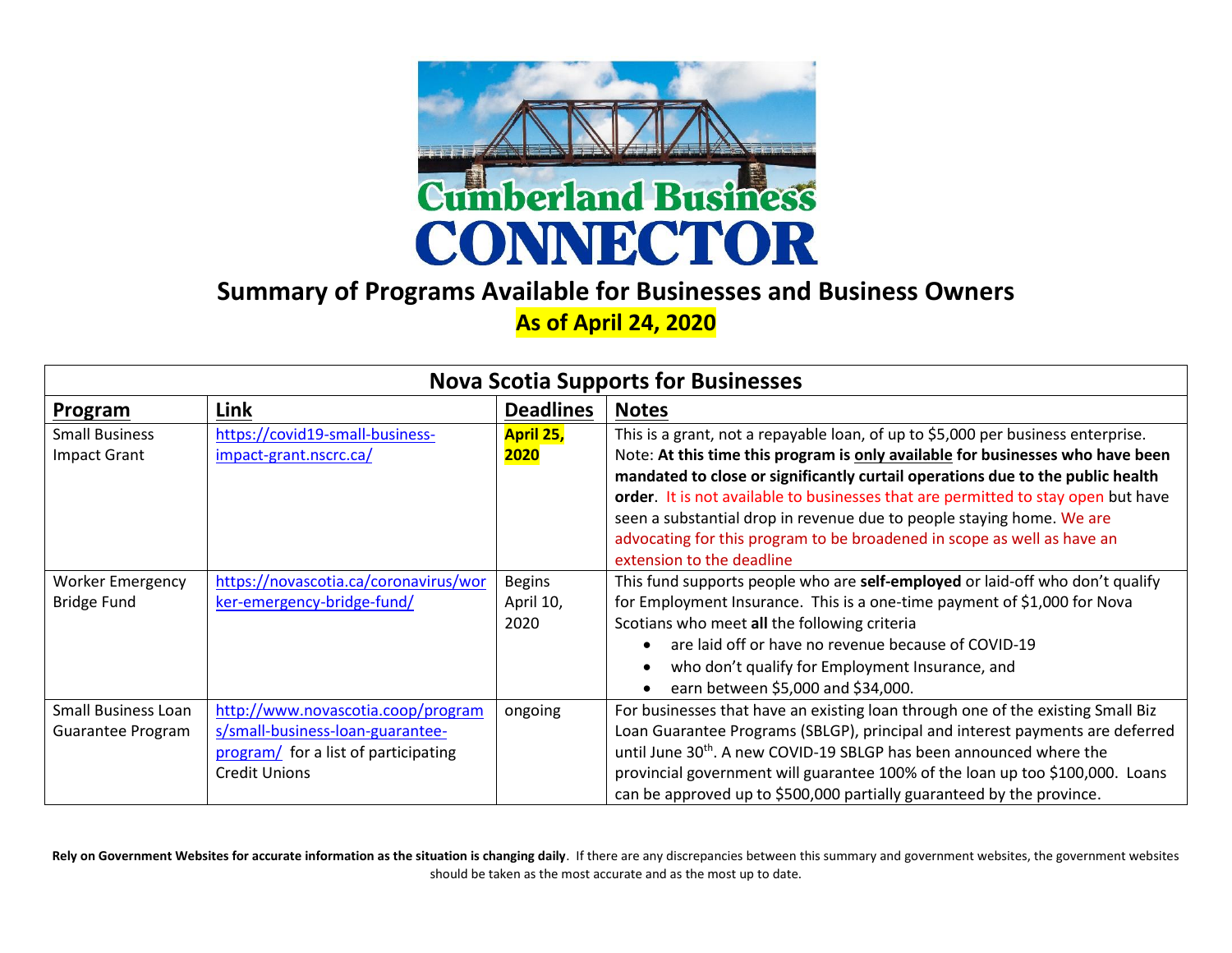|                            |                                                           |                     | Note: Not all businesses who apply will be approved. For example, it would be<br>unlikely that an established business that was consistently losing money prior |
|----------------------------|-----------------------------------------------------------|---------------------|-----------------------------------------------------------------------------------------------------------------------------------------------------------------|
|                            |                                                           |                     | to the COVID-19 Crisis would be approved.<br>Note: Applications to this program are high so you may experience delays in                                        |
|                            |                                                           |                     | having the applications processed                                                                                                                               |
| COVID-19 Rent              | Closed                                                    | Closed              | Landlords were encouraged to defer commercial rents for three months                                                                                            |
| Deferral Support           |                                                           |                     | beginning in April with a guarantee of up to \$50,000 if not repaid.                                                                                            |
| Program                    |                                                           |                     | Note: The Federal Government has announced a program "Canada Emergency                                                                                          |
|                            |                                                           |                     | Commercial Rent Assistance Program (CECRA)" which will be developed with                                                                                        |
|                            |                                                           |                     | the provinces. This will likely result in this program (or a similar program)                                                                                   |
|                            |                                                           |                     | being reopened provincially.                                                                                                                                    |
| <b>Small Business</b>      | https://www.novascotiabusiness.com/                       | January 15,<br>2021 | Stream 1: This stream facilitates access to a private-sector consultant to provide                                                                              |
| Development<br>Program     | export/programs-services/business-<br>development-program |                     | professional expertise to overcome a certain pain point keeping your business<br>from growing. The minimum project cost for Stream 1 is \$5,000                 |
|                            |                                                           |                     | • Funding provided at 50% up to a maximum of \$15,000 per fiscal                                                                                                |
|                            |                                                           |                     |                                                                                                                                                                 |
|                            |                                                           |                     | NEW - Stream 2: Focused on senior executives, this stream will help you and                                                                                     |
|                            |                                                           |                     | your company identify and develop the leadership skills needed to grow. Work                                                                                    |
|                            |                                                           |                     | with business experts to understand and address how to overcome barriers to                                                                                     |
|                            |                                                           |                     | successfully scale your company and increase sales.                                                                                                             |
|                            |                                                           |                     | Companies must have a minimum of \$500,000 in revenue to be eligible<br>for this stream                                                                         |
|                            |                                                           |                     | The minimum project cost for Stream 2 is \$10,000                                                                                                               |
|                            |                                                           |                     | Funding is provided at 75% up to a maximum of \$30,000 per fiscal                                                                                               |
|                            |                                                           |                     | Companies are allowed one project per fiscal<br>$\bullet$                                                                                                       |
| <b>Small Business</b>      | https://www.novascotiabusiness.com/                       | ongoing             | NSBI is providing digital content to support businesses by allowing them to                                                                                     |
| <b>Virtual Training</b>    | events                                                    |                     | access programming at times that work for them. The virtual workshops and                                                                                       |
|                            |                                                           |                     | training courses provide companies with vital strategies and hands-on tips on                                                                                   |
|                            |                                                           |                     | how to deal with the current crisis. Upcoming courses include: Understanding                                                                                    |
|                            |                                                           |                     | Where Your Business is Most at Risk During COVID-19, Grant Thornton - Session<br>1: Review of the Canada Emergency Wage Subsidy Program, Grant Thornton -       |
|                            |                                                           |                     | Session2: An Overview of New and Existing Government Programs.                                                                                                  |
| <b>Funding Tool Search</b> | https://www.novascotiabusiness.com/                       | ongoing             | Funding portal is a snapshot of potentially available government support                                                                                        |
|                            | export/online-tools/funding-search-                       |                     | programs and services.                                                                                                                                          |
|                            | tool                                                      |                     |                                                                                                                                                                 |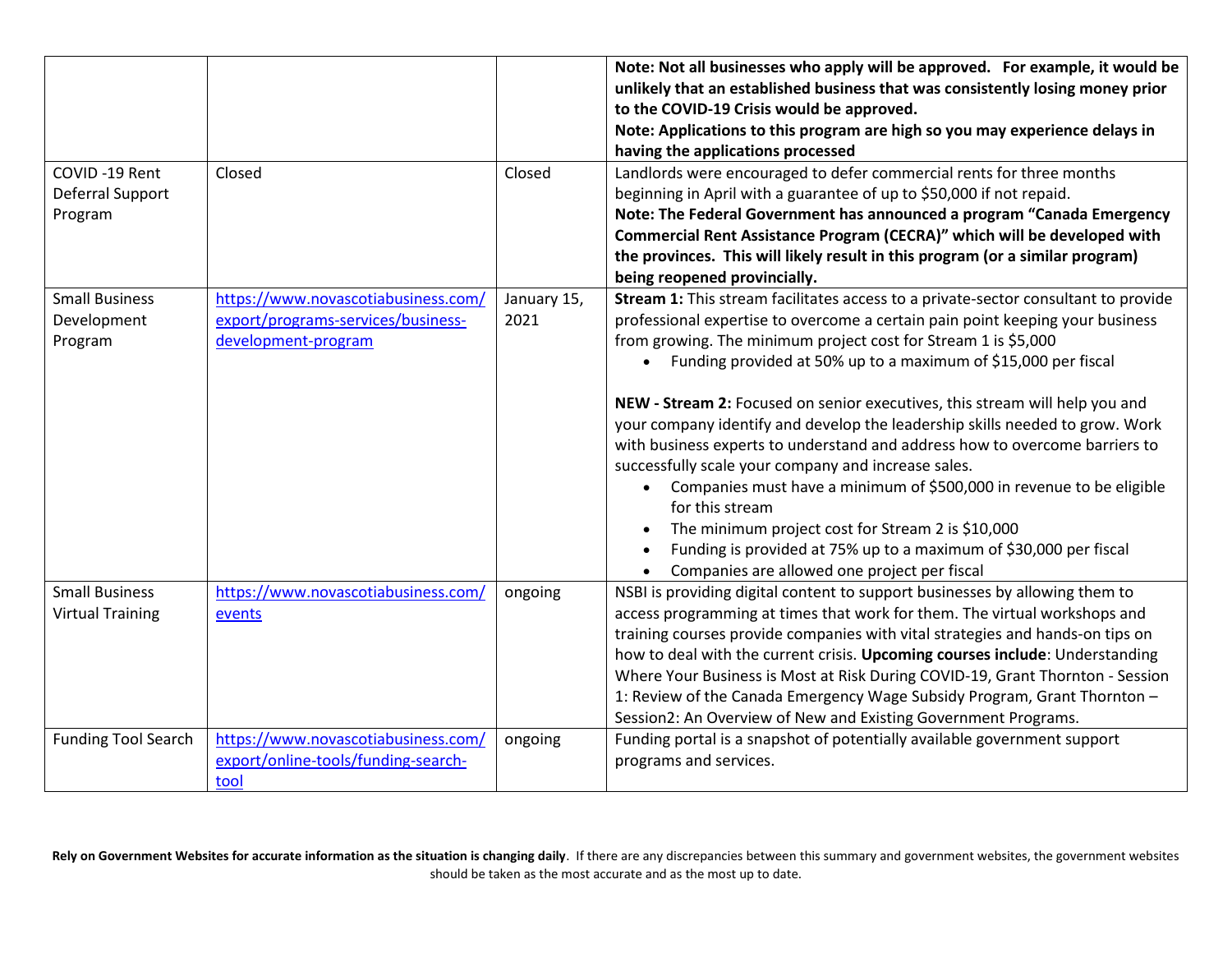| Productivity and           | https://www.novascotiabusiness.com/    | October 15, | This program allows small and medium sized businesses to access direct          |
|----------------------------|----------------------------------------|-------------|---------------------------------------------------------------------------------|
| <b>Innovation Program</b>  | export/programs-                       | 2020        | assistance from Nova Scotia's Universities and the Nova Scotia Community        |
|                            | services/productivity-and-innovation-  |             | College to help make their business more productive and innovative. Small       |
|                            | voucher-program                        |             | businesses can request a voucher up to \$15,000 or \$25,000 to pay for the      |
|                            |                                        |             | expertise to assist them. This includes work to:                                |
|                            |                                        |             | Improve productivity                                                            |
|                            |                                        |             | Develop a new product, service, or process                                      |
|                            |                                        |             | Create growth<br>٠                                                              |
| <b>Payment Deferrals</b>   | https://novascotia.ca/coronavirus/sup  | automatic   | The Province will defer payments until June 30 for all government loans,        |
|                            | port/#support-for-business             |             | including those under the Farm Loan Board, Fisheries and Aquaculture Loan       |
|                            |                                        |             | Board, Jobs Fund, Nova Scotia Business Fund, Municipal Finance Corp. and        |
|                            |                                        |             | Housing Nova Scotia.                                                            |
| <b>Fee Deferrals</b>       | https://novascotia.ca/coronavirus/fee  | automatic   | To support businesses, many program and service fees are deferred until 30 June |
|                            | S/                                     |             | 2020. This includes workers compensation premiums and licence, permit,          |
|                            |                                        |             | registration, renewal and service fees.                                         |
| <b>Tourism Nova Scotia</b> | https://tourismns.ca/news/intouch-     | Commenced   | To help Nova Scotia's tourism industry navigate the situation with COVID-19,    |
| <b>Webinar Series</b>      | blog/tourism-nova-scotia-webinar-      | April 22,   | Tourism Nova Scotia has launched a weekly series of webinars that will provide  |
|                            | series-offers-tools-navigate-covid-19- | 2020        | technology tips to help you adapt your business and connect with potential      |
|                            | and-strengthen                         |             | customers, research and insights to help you develop products and services that |
|                            |                                        |             | will be compelling to customers in local markets, and advice to help you market |
|                            |                                        |             | your business.                                                                  |
| <b>Occupational Health</b> | https://www.ccohs.ca/products/public   | Ongoing     | The Canadian Centre for Health and Safety has developed a series of tip sheets  |
| and Safety Tips            | ations/covid19/                        |             | to guide businesses when operating during pandemic, including COVID-19. Each    |
|                            |                                        |             | document offers health and safety tips and good practices, for both employers   |
|                            |                                        |             | and workers, specific to each industry or sector. Organizations and businesses  |
|                            |                                        |             | can adopt this guidance to protect their workers and prevent the spread of      |
|                            |                                        |             | infections. The tip sheets cover a range of occupations and industries from     |
|                            |                                        |             | construction and trucking to healthcare and daycares.                           |
| Nova Scotia Business       | https://novascotia.ca/regulatoryoppor  | ongoing     | If your business needs help dealing with matters of provincial concerns,        |
| Navigators                 | tunity/business-navigators.asp         |             | including if your business is allowed to be open or not, please contact the     |
|                            |                                        |             | Province of Nova Scotia's Business Navigators at 1-844-628-7347 from Monday     |
|                            |                                        |             | to Friday, 8 am to 5 pm.                                                        |
| COVID-19 Employer          | https://covid19-employer-              |             | To slow the spread of COVID-19 in Nova Scotia, some businesses and              |
|                            |                                        | ongoing     |                                                                                 |
| <b>Assessment Tool</b>     | assessment.novascotia.ca/en            |             | organizations are required to close. Others can stay open if they can meet      |
|                            |                                        |             | certain public health requirements. Answering the questions on this employer    |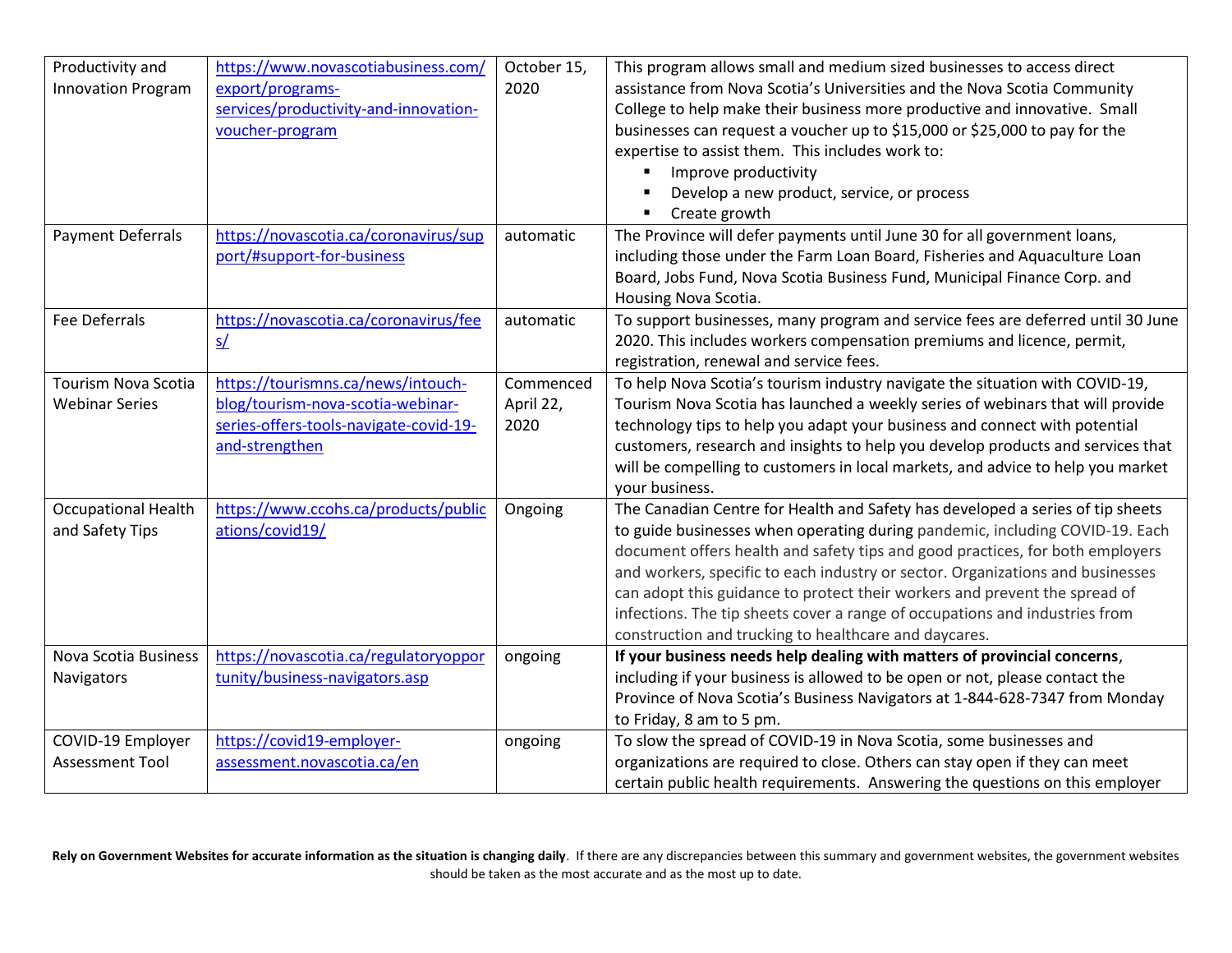|  | self assessment clarifies which businesses can remain open, and what they need |
|--|--------------------------------------------------------------------------------|
|  | to do during this state of emergency.                                          |

|                                            | <b>Government of Canada Supports for Businesses</b>                                                |                                           |                                                                                                                                                                                                                                                                                                                                                                                                                                                                                                                                                                                                                                                                                                                                                                                                                                                                                                                                                                                                                                                                                                                                                                                                                                                                                                                                                                                                                                                                                                                                                                                                                                                                                                                                                                                                                                                                                                                                                                                                                                                                                                                                                                                                                                                                                                                                                                             |  |  |
|--------------------------------------------|----------------------------------------------------------------------------------------------------|-------------------------------------------|-----------------------------------------------------------------------------------------------------------------------------------------------------------------------------------------------------------------------------------------------------------------------------------------------------------------------------------------------------------------------------------------------------------------------------------------------------------------------------------------------------------------------------------------------------------------------------------------------------------------------------------------------------------------------------------------------------------------------------------------------------------------------------------------------------------------------------------------------------------------------------------------------------------------------------------------------------------------------------------------------------------------------------------------------------------------------------------------------------------------------------------------------------------------------------------------------------------------------------------------------------------------------------------------------------------------------------------------------------------------------------------------------------------------------------------------------------------------------------------------------------------------------------------------------------------------------------------------------------------------------------------------------------------------------------------------------------------------------------------------------------------------------------------------------------------------------------------------------------------------------------------------------------------------------------------------------------------------------------------------------------------------------------------------------------------------------------------------------------------------------------------------------------------------------------------------------------------------------------------------------------------------------------------------------------------------------------------------------------------------------------|--|--|
| <b>Program</b>                             | Link                                                                                               | <b>Deadlines</b>                          | <b>Notes</b>                                                                                                                                                                                                                                                                                                                                                                                                                                                                                                                                                                                                                                                                                                                                                                                                                                                                                                                                                                                                                                                                                                                                                                                                                                                                                                                                                                                                                                                                                                                                                                                                                                                                                                                                                                                                                                                                                                                                                                                                                                                                                                                                                                                                                                                                                                                                                                |  |  |
| Canada<br>Emergency<br><b>Wage Subsidy</b> | https://www.canada.ca<br>/en/department-<br>finance/economic-<br>response-<br>plan.html#businesses | Available<br>March $15 -$<br>June 6, 2020 | This program has been developed to encourage employers to keep employees on their payroll. It will<br>allow employers to keep their work force intact<br>The program will be in place for a 12-week period, retroactive to March 15 and ending June<br>6, 2020.<br>Businesses will receive a 75% rebate on wages paid up to \$847 per week, per employee. No<br>cap on the number of employees.<br>Employers who are eligible for the CEWS are entitled to receive a 100% refund for certain<br>٠<br>employer contributions to Employment Insurance, and the Canada Pension Plan paid in<br>respect of employees who are on leave with pay.<br>Employers are expected to make their "best effort" to maintain their employee's pre-crisis<br>employment earnings when utilizing this wage subsidy. However, the program will pay up to<br>75% of the pre-crisis remuneration even if the employer cannot pay the additional 25% in<br>remuneration.<br>Business Owners and their family's wages will likely be covered if they received a salary and<br>T4. However, if a family member was not employed in the business prior to the crisis, they<br>will not be subsidized if they started working for the business after March 15, 2020.<br>Eligible businesses can be small or large, and from any sector of the economy<br>This program applies to existing employees hired prior to March 15 <sup>th</sup> , 2020 as well as<br>employees hired since March 15 <sup>th</sup> , 2020, except for family / non-arm's length employees<br>hired since March 15 <sup>th</sup> , 2020.<br>For March 2020, businesses must demonstrate a 15% drop in revenue to qualify for the 75%<br>wage subsidy. The reference point can either be March 2019 or the average of January and<br>February 2020. If a business qualifies for March, it will automatically qualify for April.<br>Businesses must have suffered a drop of at least 30% in gross revenues in April or May, when<br>compared to the same month in 2019. Businesses can also use January and February 2020 as<br>their reference period instead of the comparable month in 2019. If a business qualifies for<br>April it will automatically qualify for May.<br>Businesses must re-apply for this subsidy each month<br>Companies must pay employees first and then CRA will reimburse them. Businesses must be |  |  |
|                                            |                                                                                                    |                                           | able to cashflow the wages in the interim period.                                                                                                                                                                                                                                                                                                                                                                                                                                                                                                                                                                                                                                                                                                                                                                                                                                                                                                                                                                                                                                                                                                                                                                                                                                                                                                                                                                                                                                                                                                                                                                                                                                                                                                                                                                                                                                                                                                                                                                                                                                                                                                                                                                                                                                                                                                                           |  |  |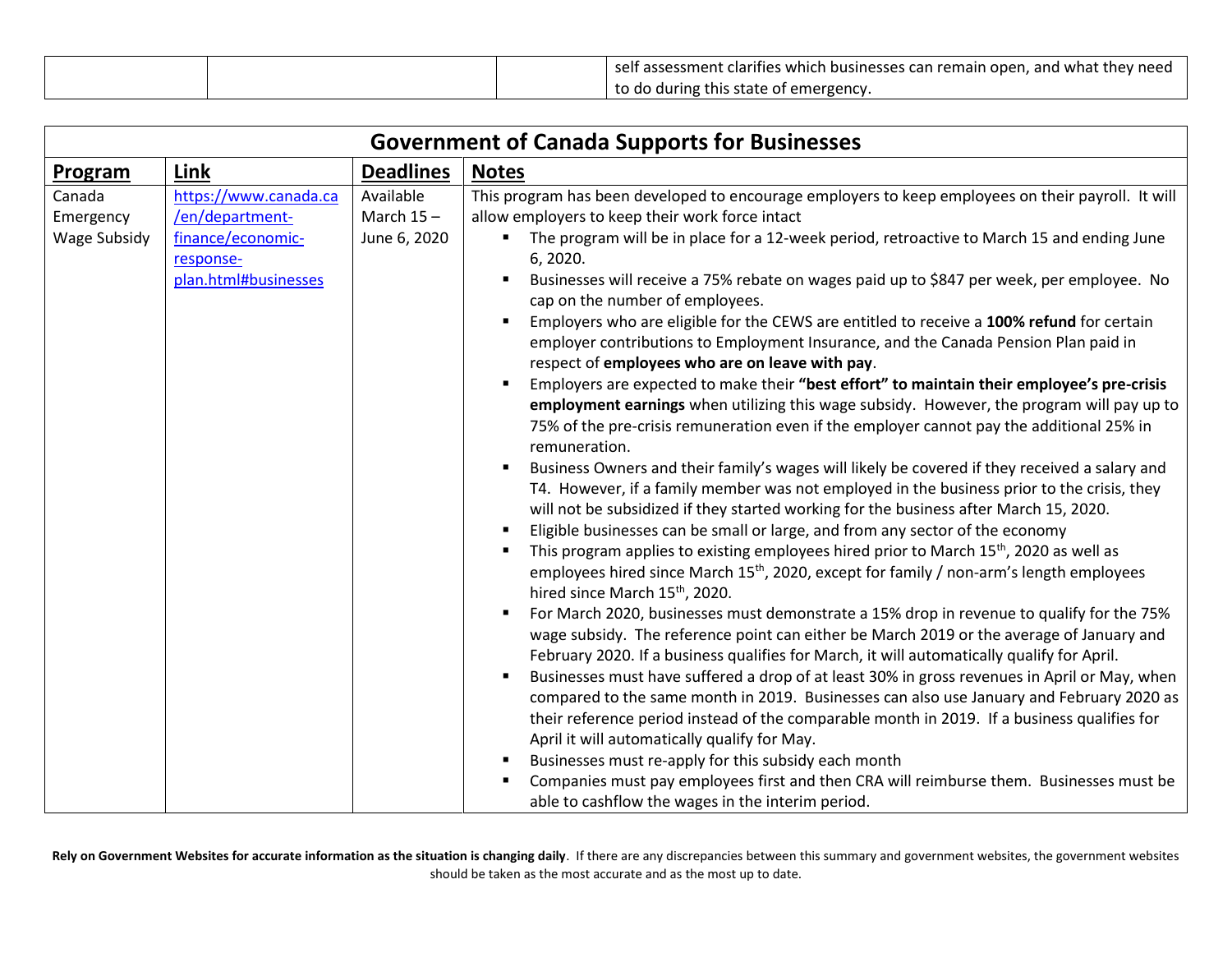|                     |                        |               | The 10% wage subsidy (below) must be deducted from the eligible portion of the 75% wage                         |
|---------------------|------------------------|---------------|-----------------------------------------------------------------------------------------------------------------|
|                     |                        |               | subsidy.                                                                                                        |
|                     |                        |               | This program is short term and is intended to be in place for 3 months<br>$\blacksquare$                        |
|                     |                        |               | Note: Businesses should sign up for direct deposit as it will streamline and speed up the process of            |
|                     |                        |               | being reimbursed.                                                                                               |
| Temporary           | https://www.canada.ca  | Available for | This program is available for small businesses (received small business deduction), not-for-profits and         |
| Wage Subsidy        | /en/revenue-           | wages from    | charities who do not qualify for the 75% Canadian Emergency Wage Subsidy.                                       |
| for Employers       | agency/campaigns/covi  | March $18-$   | • The business must have an existing business number and payroll program account with CRA                       |
| 10%                 | $d-19-$                | June 19,      | as of March 18, 2020.                                                                                           |
|                     | update/frequently-     | 2020          | The business must pay salary, wages, bonuses or other remunerations to an employee.<br>٠                        |
|                     | asked-questions-wage-  |               | For Salaries paid between March 18 <sup>th</sup> and June 19 <sup>th</sup> , 2020.<br>٠                         |
|                     | subsidy-small-         |               | This subsidy is received by reducing the income tax portion of your payroll remittance to CRA<br>$\blacksquare$ |
|                     | businesses.html        |               | by the amount of this subsidy.                                                                                  |
|                     |                        |               | Maximum amount that a business can receive is \$1,375 per employee to a maximum of<br>٠                         |
|                     |                        |               | \$25,000 per business.                                                                                          |
|                     |                        |               | This program does not require a decline in revenue.<br>٠                                                        |
| <b>Work Sharing</b> | https://www.canada.ca  | March 15,     | Work-Sharing (WS) is a program that helps employers and employees avoid layoffs when there is a                 |
| (WS) Program        | /en/employment-social- | $2020 -$      | temporary decrease in business activity beyond the control of the employer. The program provides                |
|                     | development/services/  | March 14,     | Employment Insurance (EI) benefits to eligible employees who agree to reduce their normal working               |
|                     | work-                  | 2021          | hours and share the available work while their employer recovers. Work-Sharing is an agreement                  |
|                     | sharing/temporary-     |               | between employers, employees and the Government of Canada.                                                      |
|                     | measures-forestry-     |               | Allows Employers to:<br>-retain qualified and experienced workers, and                                          |
|                     | sector.html            |               | -avoid recruiting and training new employees                                                                    |
|                     |                        |               | -keep their jobs, and<br>Allows employees to:                                                                   |
|                     |                        |               | -maintain their work skills                                                                                     |
|                     |                        |               | <b>Recent Changes</b>                                                                                           |
|                     |                        |               | Business must have experienced a recent decline in business activity of at least 10%                            |
|                     |                        |               | Work-sharing can be up to 76 weeks                                                                              |
|                     |                        |               | The application process has been streamlined                                                                    |
|                     |                        |               | The requirement to apply at least 30 days before the commencement of a work sharing                             |
|                     |                        |               | program has been removed                                                                                        |
|                     |                        |               | Not limited to one specific sector or industry                                                                  |
|                     |                        |               | Extension of the maximum possible duration of an agreement from 38 weeks to 76 weeks                            |
| Canada              | https://ceba-cuec.ca/  | Ongoing       | The new Canada Emergency Business Account will provide interest-free loans of up to                             |
| Emergency           |                        |               | \$40,000 to small and medium-sized businesses and not-for-profits, who paid wages/salaries                      |
| <b>Business</b>     |                        |               | between \$20,000 and \$1.5 million in 2019, to help cover operating costs.                                      |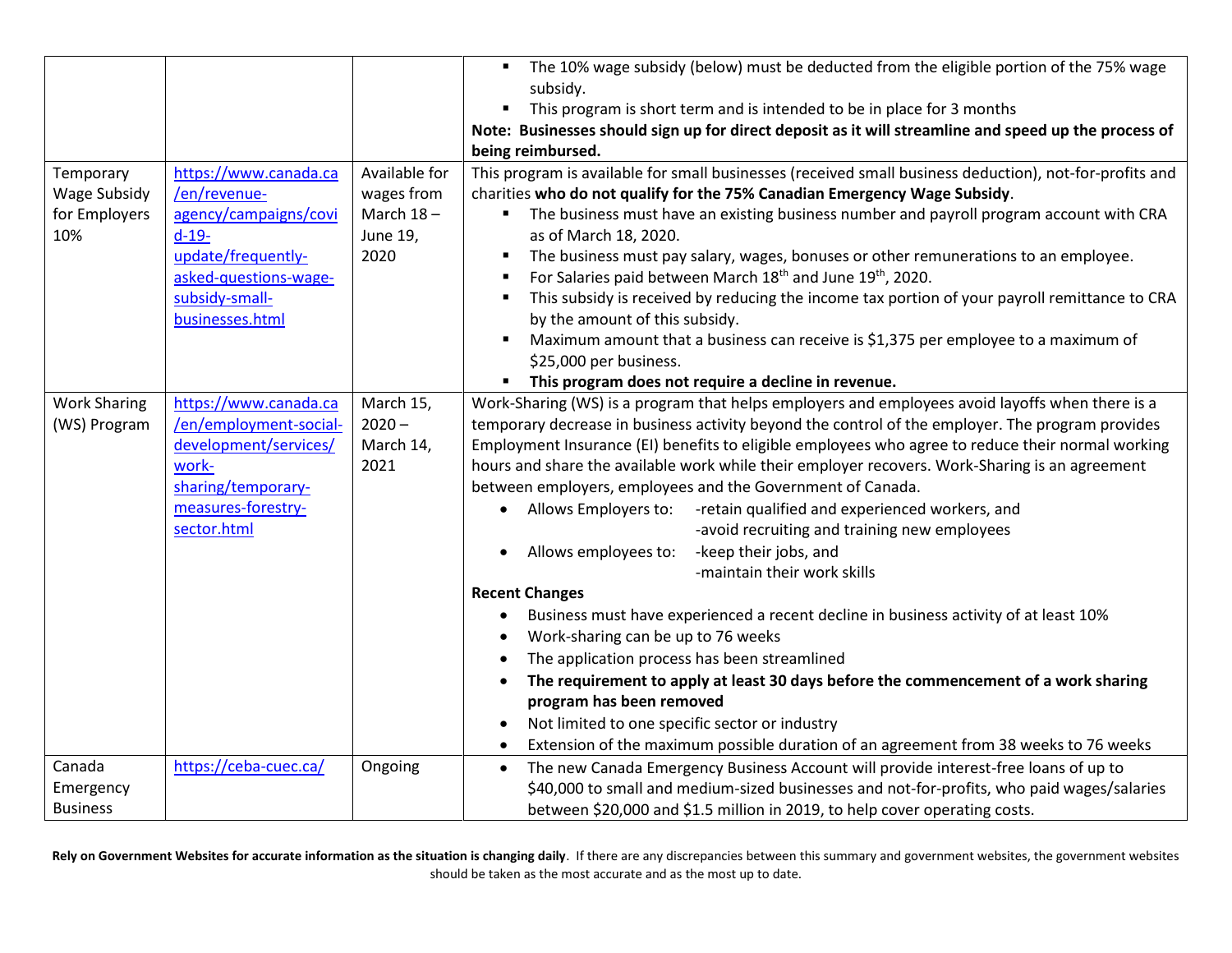| Account         | Apply through              |                | If the loan is repaid by December 31, 2022, 25% of the loan will be forgiven.                             |
|-----------------|----------------------------|----------------|-----------------------------------------------------------------------------------------------------------|
| (CEBA)          | <b>Chartered Banks and</b> |                | Note: Applications must be made online through your Chartered Banks or Credit Union                       |
|                 | <b>Credit Unions</b>       |                |                                                                                                           |
| <b>Business</b> | https://www.canada.ca      | Ongoing        | <b>EDC Loan Guarantee for Small and Medium-Sized Enterprises</b>                                          |
| Credit          | /en/department-            |                | This program provides credit and cash flow term loans to small and medium-sized<br>$\bullet$              |
| Availability    | finance/programs/finan     |                | enterprises. Canadian businesses in all sectors that were otherwise financially viable and                |
| Program         | cial-sector-               |                | revenue generating prior to the COVID-19 outbreak are eligible to apply.                                  |
| (BCAP)          | policy/business-credit-    |                | It allows financial institutions to issue operating credit and cash flow term loans of up to<br>$\bullet$ |
|                 | availability-              |                | \$6.25 million to existing clients, with 80 per cent guaranteed by EDC.                                   |
|                 | program.html               |                | This money is to be used for operational expenses, not for dividend payouts, shareholder<br>$\bullet$     |
|                 |                            |                | loans, bonuses, stock buyback, option issuance, increases to executive compensation or                    |
|                 | Apply through              |                | repayment/refinancing of other debt.                                                                      |
|                 | <b>Chartered Banks and</b> |                | This program is now available at various financial institutions and credit unions.                        |
|                 | <b>Credit Unions</b>       |                |                                                                                                           |
|                 |                            |                | <b>BDC Co-Lending Program for Small and Medium Enterprises</b>                                            |
|                 |                            |                | This program provides term loans for operational and liquidity needs of businesses, which could           |
|                 |                            |                | include interest payments on existing debt. Similar to the EDC program, this program is available to      |
|                 |                            |                | businesses that were financially viable and revenue-generating prior to the COVID-19 outbreak.            |
|                 |                            |                |                                                                                                           |
|                 |                            |                | The program is designed in three segments to target support to different business sizes.                  |
|                 |                            |                | Loans of up to \$312,500 to businesses with revenues of less than \$1 million.                            |
|                 |                            |                | Up to \$3.125 million for businesses with revenues between \$1 million and \$50 million.                  |
|                 |                            |                | Up to \$6.25 million for businesses with revenues in excess of \$50 million.                              |
|                 |                            |                | Loans would be interest-only for the first 12 months, with a 10-year repayment period.                    |
|                 |                            |                |                                                                                                           |
|                 |                            |                | Note: Applications details will be made available in the days to come by financial institutions.          |
| Deferral of     | https://www.canada.ca      | automatic      | The Atlantic Canada Opportunities Agency (ACOA), will apply a deferral of three months on all             |
| Loan            | /en/atlantic-canada-       |                | payments due to the government, as of April 1, 2020.                                                      |
| Repayments      | opportunities/campaign     |                |                                                                                                           |
|                 | s/covid19.html             |                |                                                                                                           |
| Deferral of     | https://www.canada.ca      | Deferral until | Defer payments of the Goods and Services Tax / Harmonized Sales Tax (GST/HST), as well as customs         |
| amounts         | /en/department-            | June 30,       | duties owing on imports until June 30, 2020.                                                              |
| owing to        | finance/economic-          | 2020           | Defer payment of personal or corporate income tax amounts normally due between March 18 and               |
| government      | response-                  |                | September to September 1, 2020.                                                                           |
|                 | plan.html#businesses       |                | No interest or penalties will be applied during this period.                                              |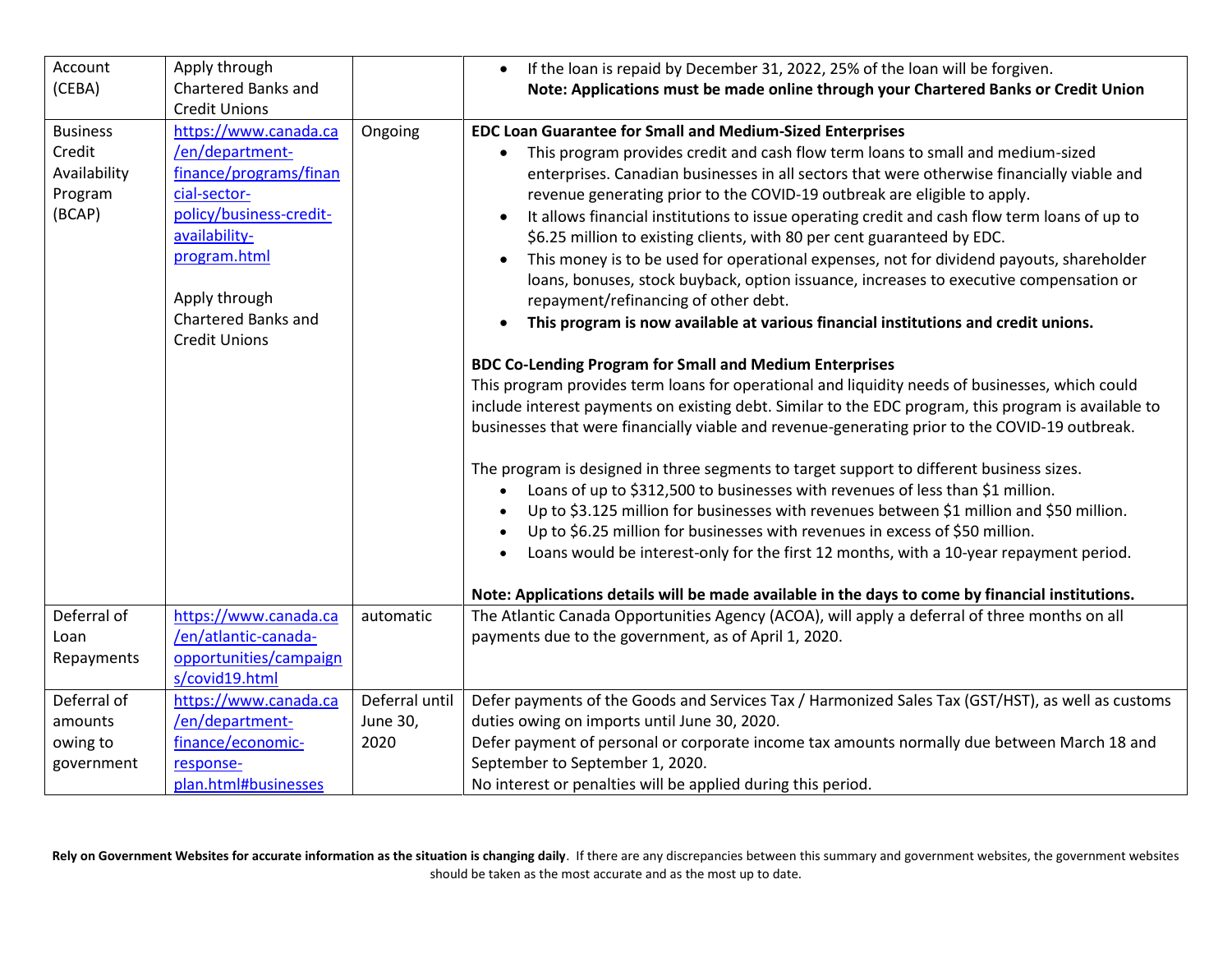| Canada         | https://www.canada.ca   | Unofficially | Temporary changes have been announced to the Canada Summer Jobs program that supports                                     |
|----------------|-------------------------|--------------|---------------------------------------------------------------------------------------------------------------------------|
| Summer Jobs    | /en/employment-social-  | open         | employers in business, not-for-profits, and the public sector to hire summer students. These changes                      |
| Program        | development/services/f  |              | include:                                                                                                                  |
|                | unding/canada-          |              | Increasing the wage subsidy to 100% of the provincial minimum wage                                                        |
|                | summer-jobs.html        |              | Extending the end date for employment to February 28, 2020 due to many of these jobs likely<br>starting later in the year |
|                |                         |              | Allowing employers to hire staff on a part-time basis<br>$\blacksquare$                                                   |
|                |                         |              | Allowing employers to adapt their projects to support essential services<br>٠                                             |
|                |                         |              | Note: The summer job program is open, but the communication has not been clear. As noted in                               |
|                |                         |              | the link, the first paragraph states that the program is closed. The third paragraph states that if                       |
|                |                         |              | you can give youth a job, then contact your local MP. The MP's offices will compile the list of                           |
|                |                         |              | businesses and organizations that are willing to hire students.                                                           |
| Canada         | https://www.canada.ca   |              | This is a program that is still under development.<br>$\bullet$                                                           |
| Emergency      | /en/department-         |              | The objective of the program is to help small businesses that are struggling to pay their rent                            |
| Commercial     | finance/economic-       |              | The program will seek to provide loans and/or forgivable loans to commercial property                                     |
| Rent           | response-               |              | owners who in turn will lower or forgo the rent of small businesses for the months of April                               |
| Assistance     | plan.html#businesses    |              | (retroactive), May, and June.                                                                                             |
| (CECRA)        |                         |              | Implementation of the program will require a partnership with provincial and territorial                                  |
|                |                         |              | governments who are responsible for property owner-tenant relationships.                                                  |
|                |                         |              |                                                                                                                           |
|                |                         |              | Note: More details will be available soon.                                                                                |
| Canada         | https://www.canada.ca   | March 15,    | The government established the Canada Emergency Response Benefit (CERB) to support workers                                |
| Emergency      | /en/revenue-            | $2020 -$     | impacted by the COVID-19 pandemic. This taxable benefit provides \$2,000 every four weeks for up to                       |
| Response       | agency/services/benefit | September    | four months to workers who lose their income as a result of the COVID-19 pandemic.                                        |
| Benefit (CERB) | s/apply-for-cerb-with-  | 26, 2020     |                                                                                                                           |
|                | cra.html                |              | The CERB covers Canadians who have lost their job, are sick, quarantined, or taking care of someone                       |
|                |                         |              | who is sick with COVID-19, as well as working parents who must stay home without pay to care for                          |
|                |                         |              | children who are sick or at home because of school and daycare closures. The CERB also applies to                         |
|                |                         |              | wage earners, as well as contract workers and self-employed individuals who would not otherwise be                        |
|                |                         |              | eligible for Employment Insurance (EI) and are unable to work due to COVID-19.                                            |
|                |                         |              | This Benefit is available to workers:                                                                                     |
|                |                         |              | Residing in Canada, who are at least 15 years old;<br>$\bullet$                                                           |
|                |                         |              | Who have stopped working because of reasons related to COVID-19 or are eligible for                                       |
|                |                         |              | Employment Insurance regular or sickness benefits or have exhausted their Employment                                      |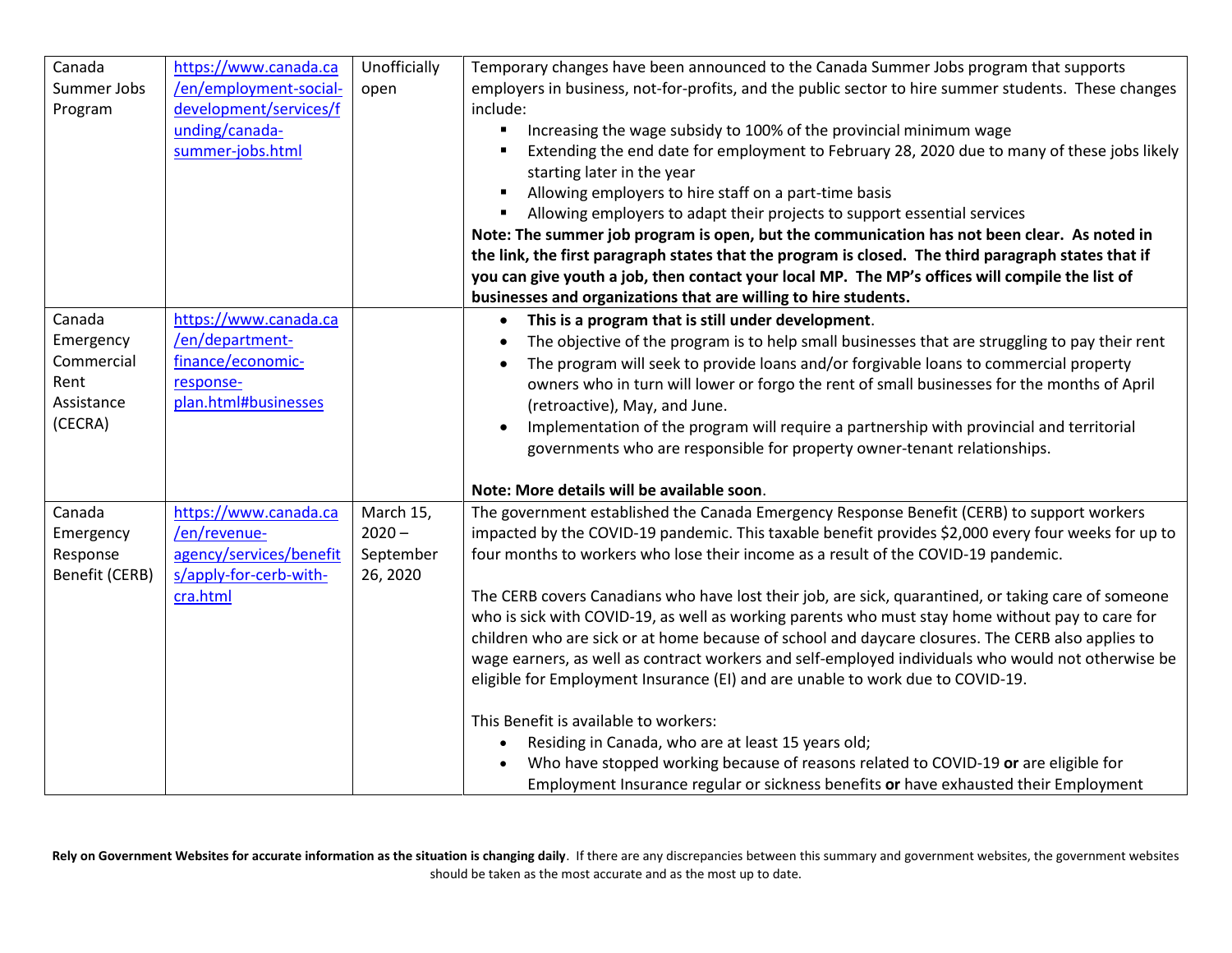|                 |                         |           | Insurance regular benefits or Employment Insurance fishing benefits between December 29,<br>2019 and October 3, 2020;<br>Who had employment and/or self-employment income or other than eligible dividends from<br>their company of at least \$5,000 in 2019 or in the 12 months prior to the date of their<br>application; and,<br>Who have not quit their job voluntarily. |
|-----------------|-------------------------|-----------|------------------------------------------------------------------------------------------------------------------------------------------------------------------------------------------------------------------------------------------------------------------------------------------------------------------------------------------------------------------------------|
|                 |                         |           | Recent changes to CERB to help more Canadians benefit from the program will help many<br>entrepreneurs who have experienced sharp declines in revenue but still have some revenue coming<br>in.                                                                                                                                                                              |
|                 |                         |           | People can earn up to \$1,000 in each 4-week period, while collecting the CERB.                                                                                                                                                                                                                                                                                              |
|                 |                         |           | Note:                                                                                                                                                                                                                                                                                                                                                                        |
|                 |                         |           | The changes are retroactive to March 15, 2020.                                                                                                                                                                                                                                                                                                                               |
|                 |                         |           | If a person's earnings over any of these 4-week periods are greater than \$1,000 (i.e. \$1,010)                                                                                                                                                                                                                                                                              |
|                 |                         |           | you will not be able to claim the CERB for that 4-week period. However, you could reapply<br>in a subsequent 4-week period.                                                                                                                                                                                                                                                  |
| <b>NRC IRAP</b> | https://nrc.canada.ca/e | April 29, | The Innovation Assistance Program is a new program that the National Research Council's Industrial                                                                                                                                                                                                                                                                           |
| Innovation      | n/support-technology-   | 2020      | Research Assistance Program has developed. It:                                                                                                                                                                                                                                                                                                                               |
| Assistance      | innovation/nrc-irap-    |           | Provides a wage subsidy to eligible employers for up to 12 weeks.<br>$\bullet$                                                                                                                                                                                                                                                                                               |
| Program (IAP)   | innovation-assistance-  |           | Is for small businesses pursuing technology-driven innovation who have been unable to                                                                                                                                                                                                                                                                                        |
|                 | program-                |           | secure funding under the Canada Emergency Wage Subsidy (CEWS). These businesses are                                                                                                                                                                                                                                                                                          |
|                 | iap?utm_campaign=IRA    |           | eligible and can apply for financial assistance under IRAP IAP.                                                                                                                                                                                                                                                                                                              |
|                 | P funding program&ut    |           | Be a company with 500 or fewer full-time equivalent employees.<br>$\bullet$                                                                                                                                                                                                                                                                                                  |
|                 | m medium=link to pro    |           | Lack sufficient financial resources to sustain operations from April 1, 2020 to June 23, 2020                                                                                                                                                                                                                                                                                |
|                 | gram page e&utm_sou     |           | inclusive.                                                                                                                                                                                                                                                                                                                                                                   |
|                 | rce=home page e         |           |                                                                                                                                                                                                                                                                                                                                                                              |
|                 |                         |           | Note: The call for applications will close Wednesday, April 29, 2020 at 11:59 pm EDT. For approved                                                                                                                                                                                                                                                                           |
|                 |                         |           | businesses, payments are expected to begin going out to businesses by the week of May 11, 2020.                                                                                                                                                                                                                                                                              |

| <b>Other Supports for Businesses</b> |                   |                  |                                                                                  |
|--------------------------------------|-------------------|------------------|----------------------------------------------------------------------------------|
| <b>Program</b>                       | Link              | <b>Deadlines</b> | <b>Notes</b>                                                                     |
| Saint Mary's                         | https://smuec.ca/ | Ongoing          | Saint Mary's University Entrepreneurship Centre is offering free virtual one-on- |
| University                           |                   |                  | one strategy sessions to Atlantic Canadian entrepreneurs. The sessions aim to    |
| Entrepreneurship                     |                   |                  |                                                                                  |